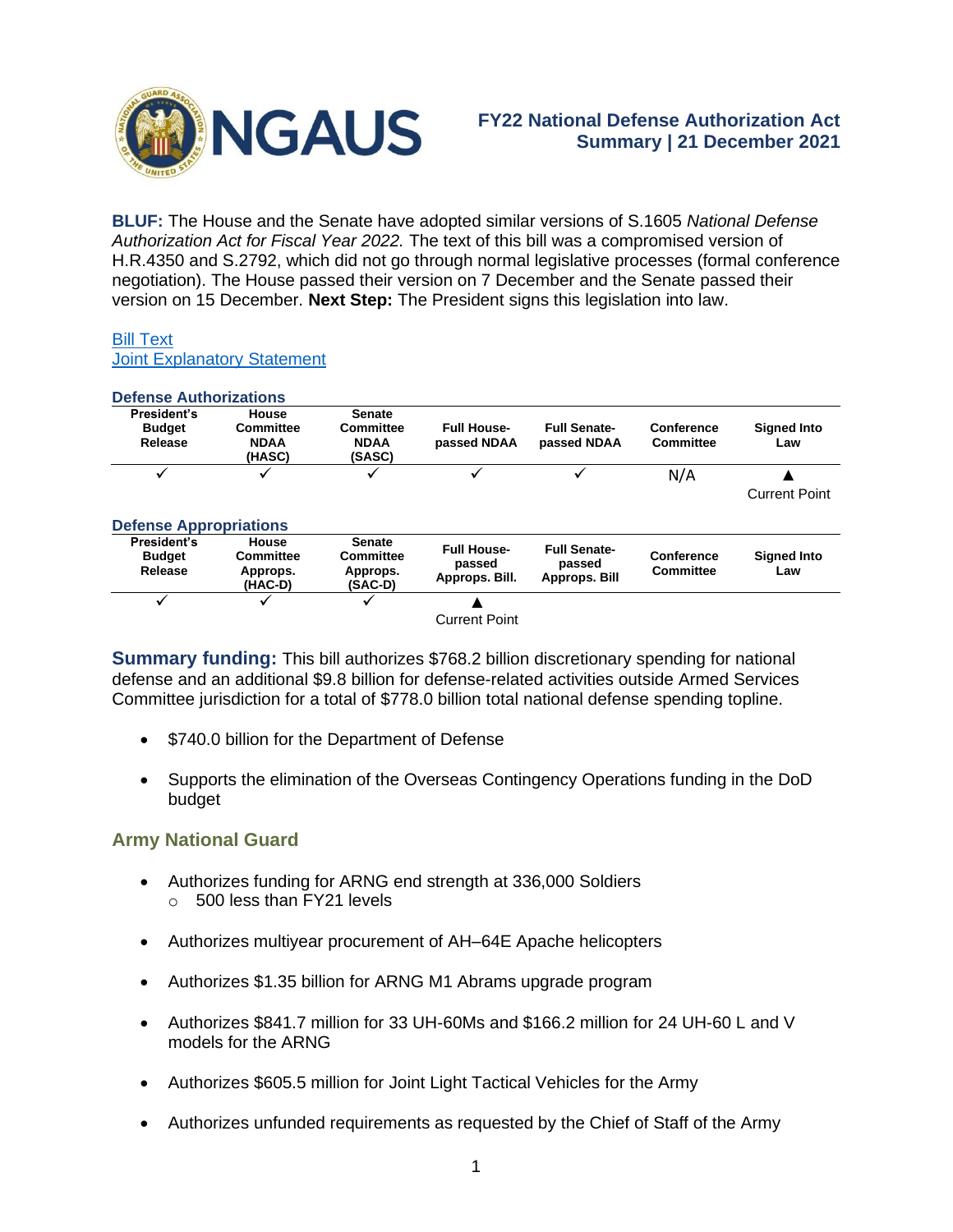## **Air National Guard**

- Authorizes funding for ANG end strength at 108,300 Airmen o 200 more than FY21 levels
- Requires the Secretary of Defense to conduct a study to review the overall organization of the reserve component, including the appropriate allocation and use of Space assets in the reserve component, and the consideration of establishing a Space National Guard
- Requires the Secretary of the Air Force to maintain a total active aircraft inventory of 279 C-130 aircraft through FY26, supports transitioning Ohio ANG 179<sup>th</sup> wing to a Cyber Warfare Wing
- Authorizes \$169.7 million for C-130H modifications for the Air Force
- Requires report relating to the reduction of total number of tactical airlift aircraft by the **Secretary**
- Prohibits the reduction of A-10 aircraft by the Air Force in fiscal year 2022 and modifies a required report on close air support mission effectiveness
- Extension on requiring the Secretary of the Air Force to submit a retirement report only if the Secretary is proposing to decrease the total active inventory or primary mission aircraft inventory below 1,970 or 1,145 respectively
- Authorizes \$1.76 billion to purchase 17 F-15EX aircraft for the Air Force
- Authorizes \$733.2 million for F-16 modifications, including an increase of \$100 million for the procurement of additional AESA radar sets across the entire F-16 fleet.
- Authorizes unfunded requirements as requested by the Chief of Staff of the Air Force

## **Joint-Personnel**

- Requests a 2.7 percent military and civilian personnel pay raise o 0.3% less than FY21 levels
- Requires parity in special and incentive pays (hazardous duty and aviation career incentive pay) for members of the reserve and active components
- Extends through December 31, 2022, various expiring bonus and special pay authorities for military personnel, including special pay and bonus authorities for reserve personnel, military healthcare professionals, nuclear officers, and consolidated pay authorities for officer and enlisted personnel
- Authorizes increased funding for man-portable radiological detection systems for National Guard Chemical, Biological, Radiological, Nuclear (CBRN) response teams
- Requires DoD to assess the feasibility of increasing National Guard support to Taiwan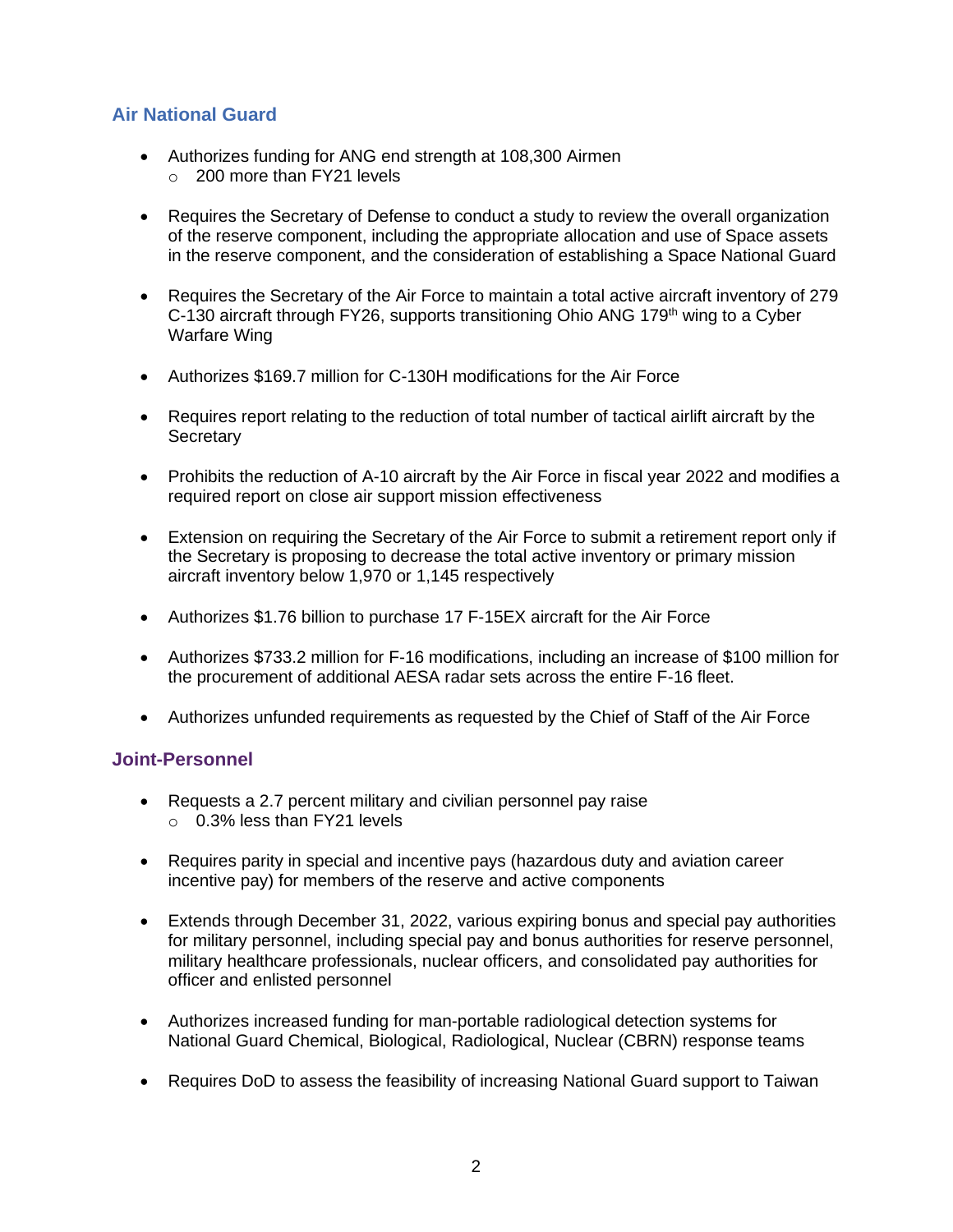- Limits number of temporary military technicians (dual-status) to not exceed 25 percent of the total authorized number of dual-status technicians
- Prohibits private funds from being used to fund any State's National Guard deployment in another state, except for natural disaster emergencies
- Authorizes \$391.9 million in ARNG MILCON
- Authorizes \$382.2 million in ANG MILCON
- Authorizes \$950.0 million for the National Guard and Reserve Equipment Account
- Authorizes all unfunded requirements as requested by the Chief, National Guard Bureau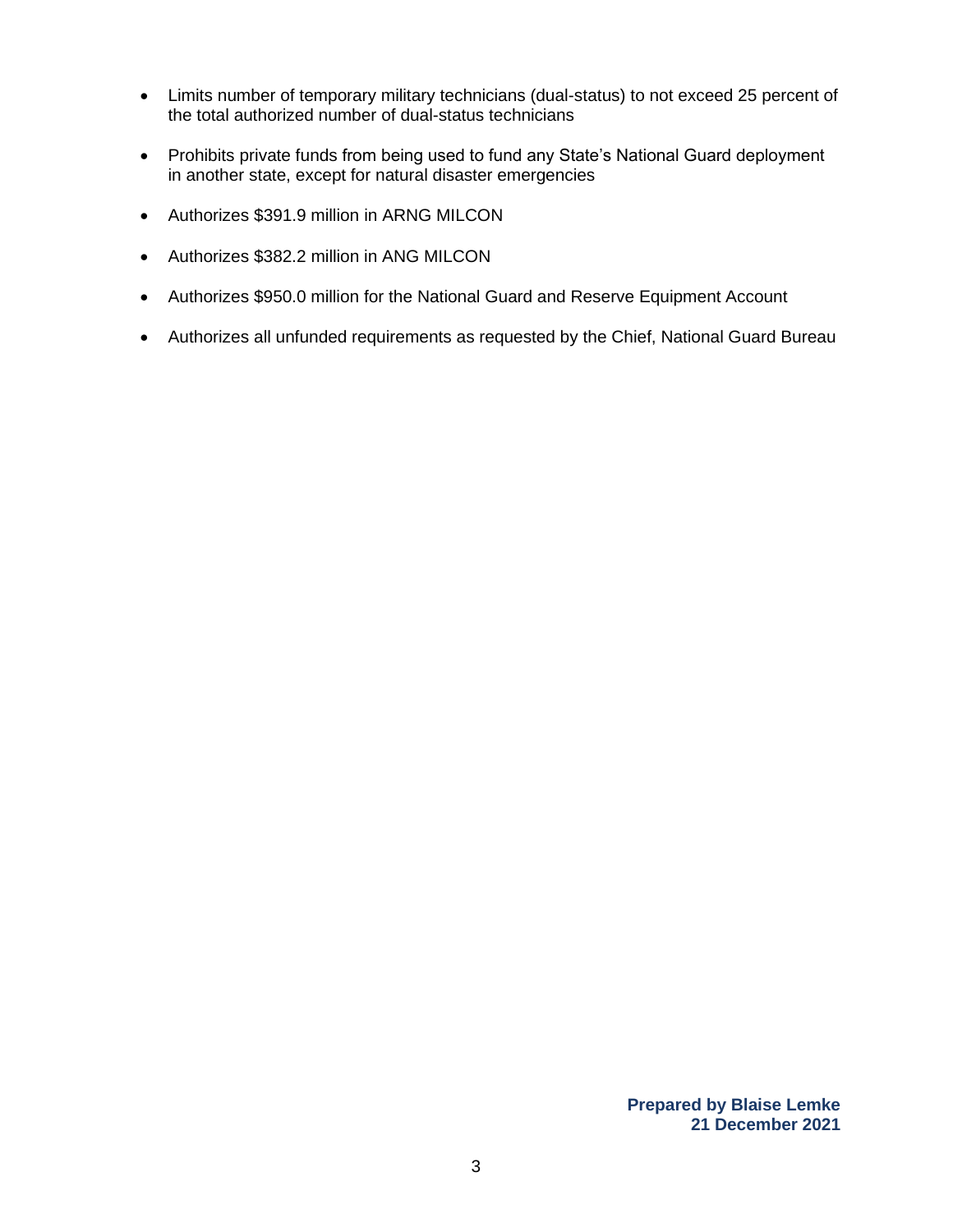# **Legislative Provisions**

# **Army National Guard**

## **Sec. 514. Implementation of certain recommendations regarding use of unmanned aircraft systems by the National Guard.**

This section requires the Secretary of Defense to implement, not later than September 30, 2022, certain recommendations provided by the Secretary to the congressional defense committees on the use of unmanned aircraft systems by the National Guard.

### **Sec. 1044. Congressional notification of significant Army force structure changes.**

This section requires the Secretary of Defense or Secretary of the Army to notify the congressional defense committees of plans to make significant changes to Army force structure, including the establishment or stationing of new or experimental units of significance.

## **Air National Guard**

### **Sec. 131. Extension of inventory requirement for Air Force fighter aircraft.**

This section extends the requirement to maintain a minimum capacity of Air Force fighter aircraft and requires the Secretary of the Air Force to submit with the budget request the retirement report, only if the Secretary is proposing to decrease the total active inventory or the primary mission aircraft inventory below 1,970 or 1,145, respectively.

#### **Sec. 134. Prohibition on use of funds for retirement of A-10 aircraft.**

This section prevents the Secretary of the Air Force from retiring A-10 aircraft during fiscal year 2022 and would add specific information that would be required in the report on the comparison of A-10 and F-35 aircraft in the close air support mission.

#### **Sec. 137. Inventory requirements and limitations relating to certain air refueling tanker aircraft.**

This section address KC-135 retirements and limits the Air Force from moving KC-135 from primary mission aircraft inventory to backup aircraft inventory in the Air Force Guard and Reserve.

#### **Sec. 138. Minimum inventory of tactical airlift aircraft.**

This section requires the Secretary of the Air Force to retain a minimum of 279 C-130 aircraft through fiscal year 2026.

#### **Sec. 139. Report relating to reduction of total number of tactical airlift aircraft.**

This section requires the Secretary of the Air Force to submit a report relating the Air Force's plan to reduce the total number of tactical airlift aircraft.

#### **Sec. 913. Study and report on the role and organization of space assets in the reserve components.**

This section requires the Secretary of Defense to conduct a study to review the overall organization of the reserve component, including the appropriate allocation and use of Space assets in the reserve component, and the consideration of establishing a Space National Guard.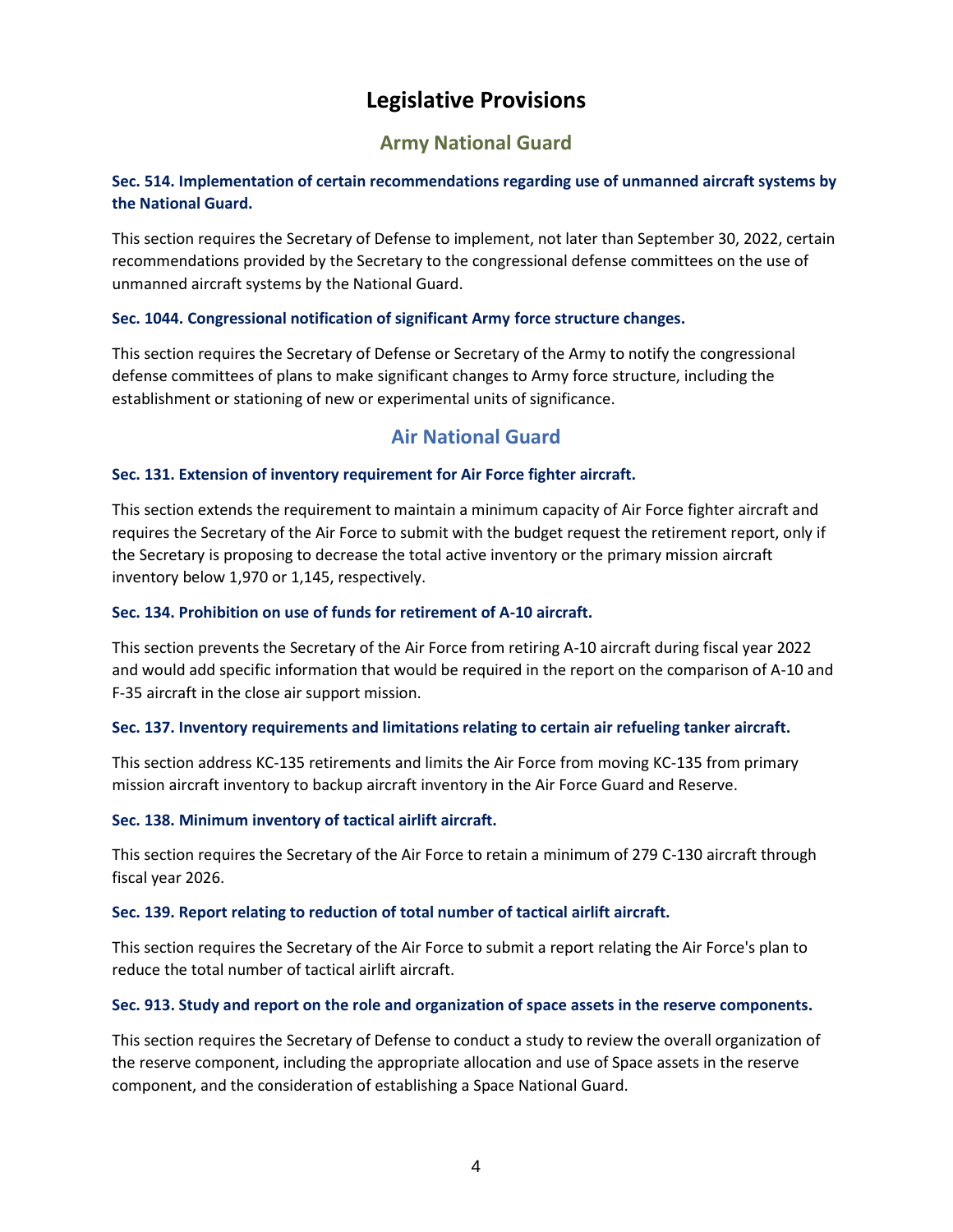#### **Sec. 1045. Prohibition on use of Navy, Marine Corps, and Space Force as posse comitatus.**

This section prohibits the use of any part of the Navy, the Marine Corps, or the Space Force as a posse comitatus, except in cases and under circumstances expressly authorized by the Constitution or an Act of Congress.

#### **Sec. 1078. Report on Air Force strategy for acquisition of combat rescue aircraft and equipment.**

This section requires the Secretary of the Air Force to submit a strategy for the Department of the Air Force for the acquisition of combat rescue aircraft and equipment that aligns with the stated capability and capacity requirements of the Air Force to meet the national defense strategy of the Department of the Air Force.

#### **Joint**

#### **Sec. 230. National Guard participation in microreactor testing and evaluation.**

This section allows the Secretary of Defense, in coordination with the Director of the Strategic Capabilities Office and the Chief of the National Guard Bureau, to assemble a collection of National Guard units to participate in the testing and evaluation of a micronuclear reactor program.

#### **Sec. 231. Pilot program on the use of private sector partnerships to promote technology transition.**

This section directs the Secretary of Defense to carry out a 5-year pilot program to help foster transition of the Department of Defense's science and technology programs, projects, and activities into full-scale implementation. This provision directs the Secretary to seek to enter into agreements with qualified intermediaries to provide technical assistance to technology producers to better participate in the procurement programs and acquisition processes of the Department. This section also requires a briefing on the Secretary's progress in implementing the program and any related policy issues.

## **Sec. 311. Inclusion of impacts on military installation resilience in the National Defense Strategy and associated documents.**

This section requires the Secretary of Defense and the Secretaries of the military departments to incorporate consideration of the risks related to military installation resilience in certain strategies of the Department of Defense.

#### **Sec. 313. Grants for maintaining or improving military installation resilience.**

This section amends current law to allow the Secretary of Defense to make grants, conclude cooperative agreements, and supplement other Federal funds for maintaining or improving military installation resilience.

#### **Sec. 322. Pilot program to test new software to track emissions at certain military installations.**

This section requires the Secretary of Defense to conduct a pilot program to evaluate the feasibility and effectiveness of software and emerging technologies and methodologies to track real-time emissions from installations and installation assets.

#### **Sec. 332. Climate Resilience Infrastructure Initiative of the Department of Defense.**

This section requires the Secretary of Defense to submit a plan to reduce the greenhouse gas emissions of the Department of Defense, including Department of Defense functions that are performed by contractors, in line with science-based emissions targets.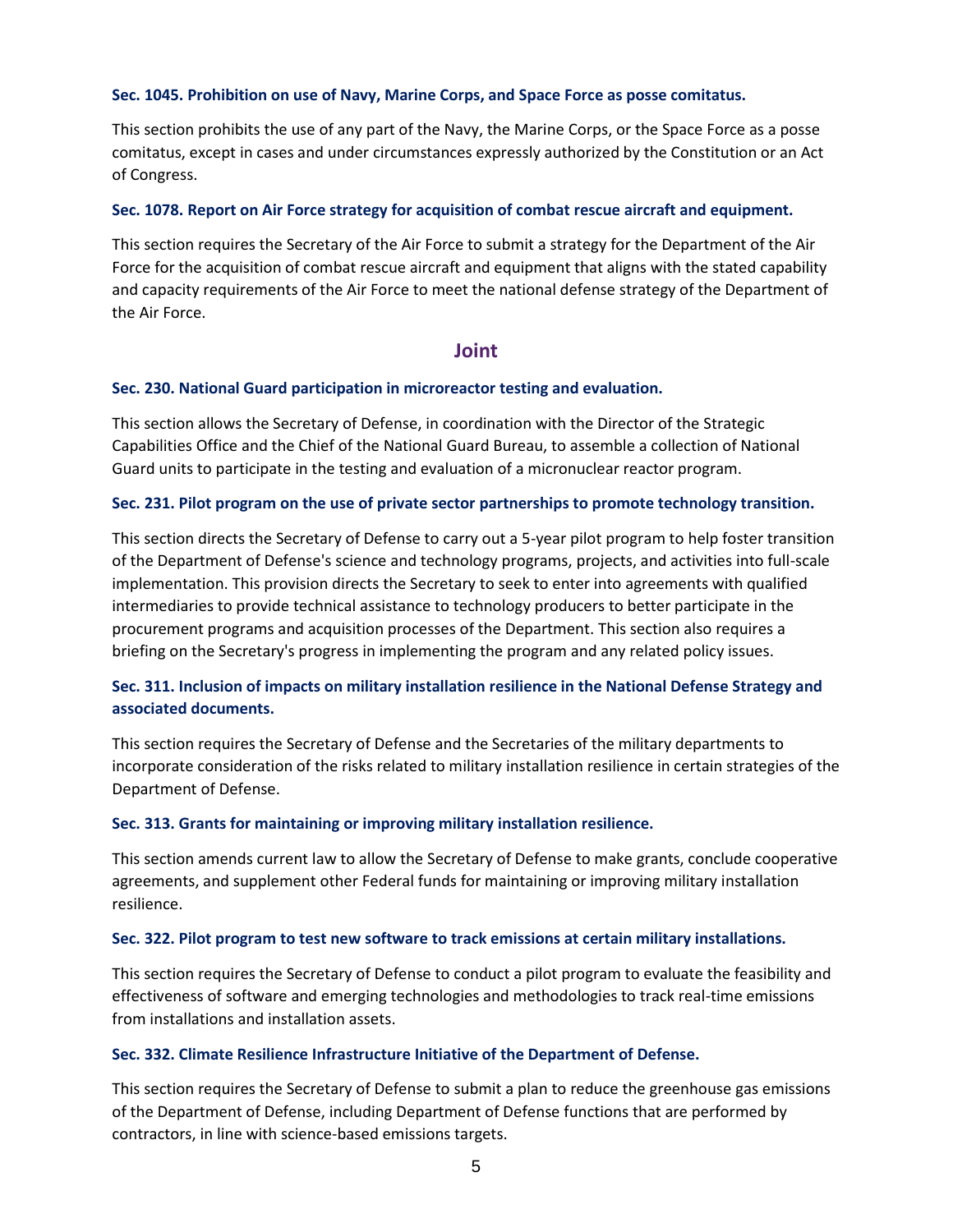## **Sec. 333. Inclusion of information regarding extreme weather and cyber-attacks or disruptions in reports on national technology and industrial base.**

This section adds vulnerabilities related to current and projected impacts of climate change and vulnerabilities to cyberattacks and disruptions in an existing annual report on the national technology and industrial base.

#### **Sec. 335. Assessment of climate risks to infrastructure of Department of Defense.**

This section directs the Secretaries of the military departments to conduct an assessment of climate risks to infrastructure under their jurisdiction.

## **Sec. 341. Treatment by Department of Defense of perfluoroalkyl substances and polyfluoroalkyl substances.**

This section requires the Secretary of Defense to establish a task force to improve testing for and treatment of per- and polyfluoroalkyl substances by the Department of Defense; require preliminary assessment and site inspection testing to be completed within 2 years to provide a preliminary basis for additional response actions; and provide a status report on testing conducted at all military installations and facilities of the National Guard.

**Sec. 342. Extension of transfer authority for funding of study and assessment on health implications of per- and polyfluoroalkyl substances contamination in drinking water by Agency for Toxic Substances and Disease Registry.**

## **Sec. 343. Temporary moratorium on incineration by Department of Defense of perfluoroalkyl substances, polyfluoroalkyl substances, and aqueous film forming foam.**

This section requires the Department of Defense to institute a moratorium on incineration of materials containing or contaminated by perfluoroalkyl substances, polyfluoroalkyl substances, or aqueous film forming foam until the Secretary of Defense certifies that the Department has implemented the Environmental Protection Agency's guidance for disposal.

**Sec. 344. Review and guidance relating to prevention and mitigation of spills of aqueous film-forming foam.**

**Sec. 345. Public disclosure of results of Department of Defense testing of water for perfluoroalkyl or polyfluoroalkyl substances.**

## **Sec. 346. Review of agreements with non-Department entities with respect to prevention and mitigation of spills of aqueous film-forming foam.**

This section requires the Secretary of Defense to complete a review of mutual support agreements entered into with non-Department of Defense entities (including state and local entities) that involve fire suppression activities in support of missions of the Department.

## **Sec. 347. Comptroller General study on Department of Defense procurement of certain items containing certain PFAS substances.**

This section directs the Comptroller General of the United States to conduct a study on Department of Defense procurement of certain items containing certain PFAS substances. The amendment would require the Comptroller General to provide a briefing and report on the findings of the study.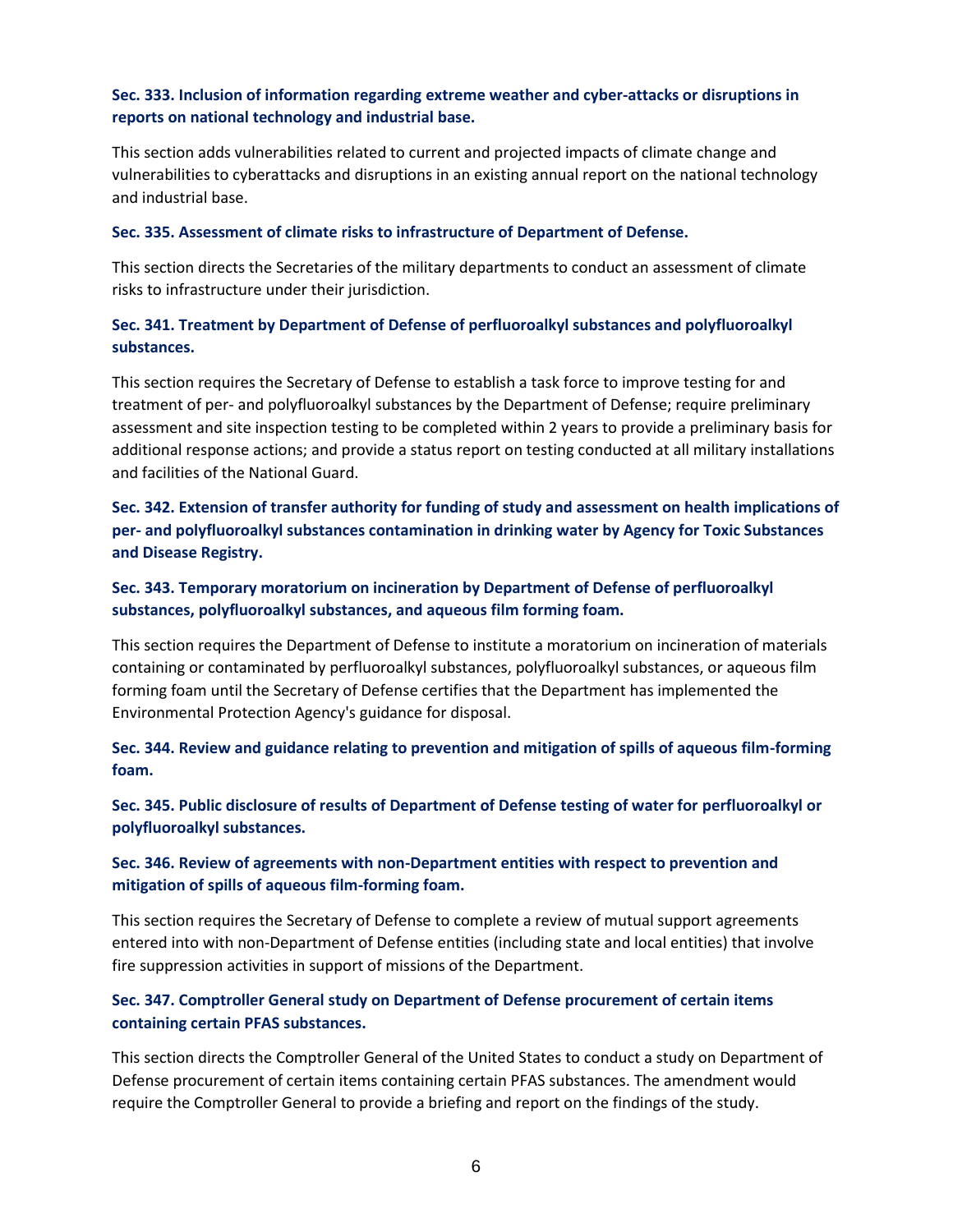## **Sec. 348. Report on schedule for completion of remediation of perfluoroalkyl substances and polyfluoroalkyl substances.**

This section requires the Secretary of Defense to submit to the Committees on Armed Services of the Senate and the House of Representatives a report detailing a proposed schedule for the completion of remediation of perfluoroalkyl substances and polyfluoroalkyl substances not later than 270 days after the date of the enactment of this Act.

## **Sec. 349. Report on remediation of perfluoroalkyl substances and polyfluoroalkyl substances at certain military installations.**

This section requires the Secretary of Defense to submit a report identifying the status of efforts to remediate per- and polyfluoroalkyl substances at 50 military installations and National Guard locations.

#### **Sec. 361. Inclusion of information regarding borrowed military manpower in readiness reports.**

This section requires that semiannual readiness reports to the Congress include information on the extent to which servicemembers are assigned to perform functions previously performed by civilian employees or contractors.

#### **Sec. 411. End strengths for Selected Reserve.**

This section authorizes an end strength for the Army National Guard of the United States, 336,000 and the Air National Guard of the United States, 108,300.

#### **Sec. 412. End strengths for Reserves on active duty in support of the reserves.**

This section authorizes the Army National Guard of the United States at 30,845 and the Air National Guard of the United States at 25,333.

#### **Sec. 413. End strengths for military technicians (dual status).**

This section authorizes the Army National Guard of the United States at 22,294 and the Air National Guard of the United States at 10,994. Limits number of temporary military technicians (dual-status) to not exceed 25 percent of the total authorized number specified.

### **Sec 415. Accounting of reserve component members performing active duty or full-time National Guard duty towards authorized end strengths.**

This section authorizes the total number as well as directs the Under Secretary of Defense for Personnel and Readiness to deliver a briefing that includes the following elements: (1) The number of reserve component members who have served on Active Duty and full-time National Guard duty in excess of 1095 days over the previous 1460 days by fiscal year since 2015; 74 (2) A justification for why extended periods of Active Duty and full-time National Guard duty should be excluded from Active-Duty end strength authorizations; (3) An explanation of how the Department of Defense accounts for and tracks cumulative time a member of the reserve component serves on Active Duty and full-time National Guard duty; and (4) Any other matters the Under Secretary considers relevant.

#### **Sec. 512. Prohibition on private funding for interstate deployment of National Guard.**

This section prohibits a member of the National Guard from being ordered to cross a State border to perform duty under titles 10 and 32 to be paid for with private funds.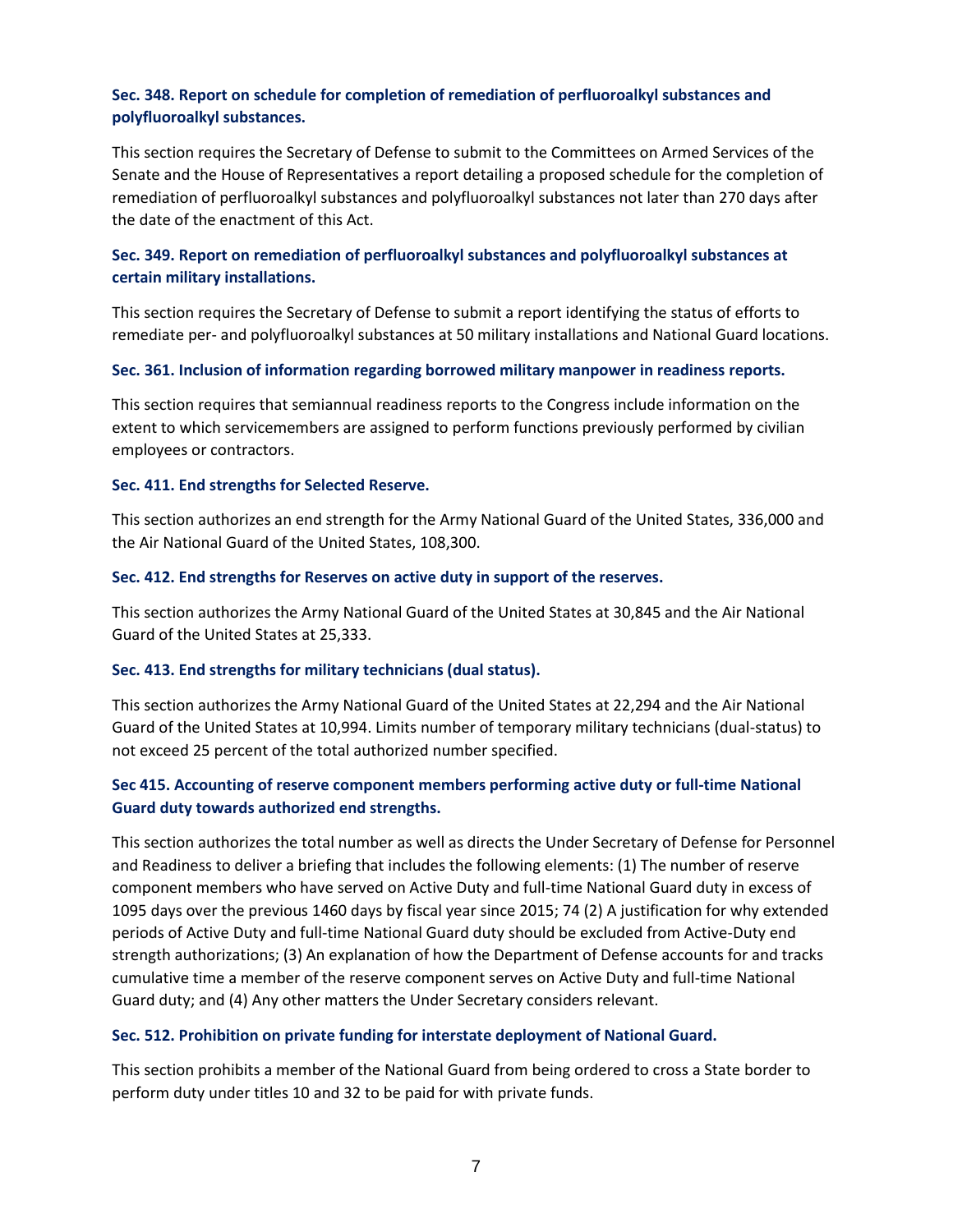#### **Sec 515. Continued National Guard support for FireGuard program.**

This section requires the Secretary of Defense to continue to support the FireGuard program with National Guard personnel to aggregate, analyze, and assess multi-source remote sensing information for interagency partnerships in the initial detection and monitoring of wildfires until September 30, 2026.

#### **Sec. 516. Enhancement of National Guard Youth Challenge Program.**

This section authorizes the Secretary of Defense to provide assistance to a National Guard Youth Challenge Program of a State under specified circumstances. This section also eliminates special projects and emergency costs as approved purposes and limit total assistance under this authority to \$5.0 million for fiscal year 2022.

## **Sec. 517. Report on methods to enhance support from the reserve components in response to catastrophic incidents.**

This section requires the Secretary of Defense - in consultation with the Council of Governors and the National Governors Association - to submit to certain congressional committees a report on methods to enhance support from the reserve components in response to catastrophic incidents.

#### **Sec. 518. Study on reapportionment of National Guard force structure based on domestic responses.**

This section requires the Secretary of Defense to conduct a study to determine whether to reapportion the force structure of the National Guard based on wartime and domestic response requirements.

## **Sec. 559. Concurrent use of Department of Defense Tuition Assistance and Montgomery GI Bill-Selected Reserve benefits.**

This section amends current law to require the Secretary of Defense to allow a covered individual to use Montgomery GI Bill benefits and Department of Defense tuition assistance benefits concurrently.

## **Sec. 563. Certain assistance to local educational agencies that benefit dependents of military and civilian personnel.**

This section would authorize \$10.0 million in operations and maintenance (O&M) spending for the purpose of providing assistance to local educational agencies for the purpose of impact aid for children with severe disabilities.

#### **Sec. 564. Pilot program to establish employment fellowship opportunities for military spouses.**

This section authorizes the Secretary of Defense to establish a 3-year pilot program to provide employment support to the spouses of members of the Armed Forces through a paid fellowship with employers across a variety of industries.

#### **Sec. 567. Study on employment of military spouses.**

This section directs the Comptroller General of the United States to submit to the Committees on Armed Services of the Senate and the House of Representatives a report on employment discrimination against military spouses by civilian employers.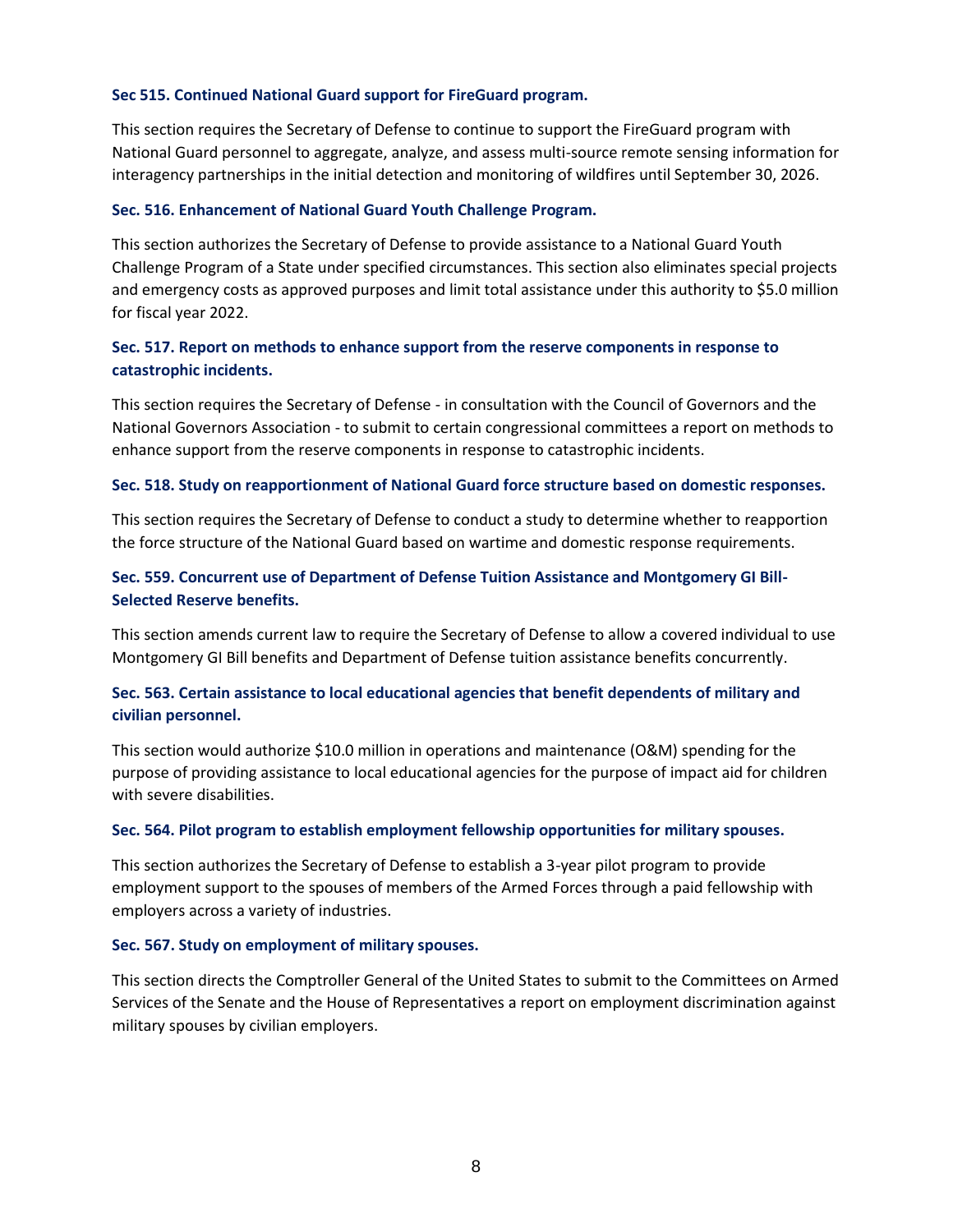## **Sec. 568. Briefing on efforts of commanders of military installations to connect military families with local entities that provide services to military families.**

This section directs the Secretary of Defense to submit to the Committees on Armed Services of the Senate and the House of Representatives a report on how and the extent to which commanders of military installations connect military families with local nonprofit and government entities that provide services to military families.

## **Sec. 625. Pilot program on direct hire authority for spouses of members of the uniformed services at locations outside the United States.**

This section authorizes the Secretary of Defense to conduct a pilot program to appoint certain dependents of members of the uniformed services stationed at a duty station outside of the United States to a competitive position within the Department of Defense. The section also authorizes the Secretary of Defense to renew an appointment made under this authority for 2 additional terms of 2 years each.

#### **Sec. 720. Department of Defense standards for exemptions from mandatory COVID-19 vaccines.**

This section requires the Secretary of Defense to establish uniform standards under which servicemembers may be exempted from receiving the COVID-19 vaccine for administrative, medical, or religious reasons.

## **Sec. 736. Limitation on certain discharges solely on the basis of failure to obey lawful order to receive COVID-19 vaccine.**

This section amends current law to provide that a servicemember who declines the COVID- 19 vaccine may only receive an honorable discharge but requires that, during the period between August 24, 2021, and 2 years after the date of the enactment of this Act, any discharge of a servicemember, on the sole basis that the member failed to obey a lawful order to receive a vaccine for COVID-19, shall be an honorable discharge, or a general discharge under honorable conditions.

## **Sec. 902. Clarification of treatment of Office of Local Defense Community Cooperation as a Department of Defense Field Activity.**

#### **Sec. 1004. Commission on Planning, Programming, Budgeting, and Execution Reform.**

This section establishes a Defense Resource Budgeting and Allocation Commission to develop a consensus on an effective and strategic approach to Department of Defense resource budgeting and allocation, by conducting an examination of the planning, programming, budgeting, and execution methodology of the Department and by considering potential alternatives to such methodology to maximize the ability of the Department to equip itself in a timely manner to respond to current and emerging threats.

## **Sec. 1008. Authority for joint task forces to provide support to law enforcement agencies conducting counter-terrorism activities.**

This section extends current authority for 2 years to use Department of Defense counterdrug funds to enable joint task forces that support law enforcement agencies engaged in counterdrug activities to also support law enforcement agencies engaged in counterterrorism or counter-transnational criminal organization activities.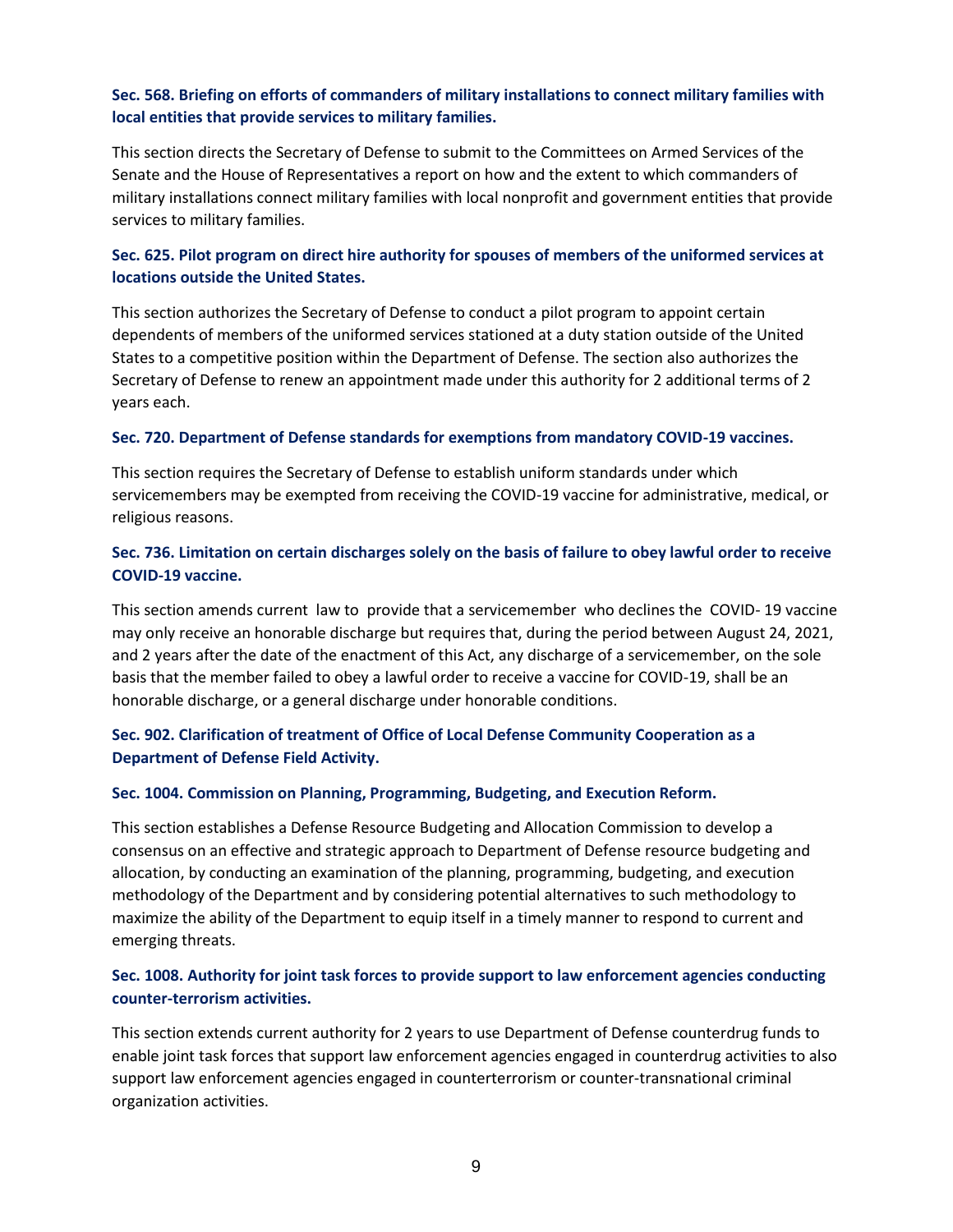#### **Sec. 1051. Survey on relations between members of the Armed Forces and military communities.**

This section requires the Secretary of Defense to conduct a biennial survey related to the relations between members of the armed services and the military communities in which they serve.

## **Sec. 1063. Extension of reporting requirement regarding enhancement of information sharing and coordination of military training between Department of Homeland Security and Department of Defense.**

This section extends until December 31, 2023, an annual report on the coordination of Department of Defense training missions with the Department of Homeland Security (DHS) operational needs at the international borders of the United States and the information provided to the DHS as a result of the coordinated training.

## **Sec. 1065. Updated review and enhancement of existing authorities for using Air Force and Air National Guard modular airborne fire-fighting systems and other Department of Defense assets to fight wildfires.**

This section amends current law to include a new subsection requiring an updated review and enhancement of existing authorities for using Air Force and Air National Guard modular airborne firefighting systems and other Department of Defense assets to fight wildfires.

#### **Sec. 1095. Commission on the National Defense Strategy.**

This section establishes an independent Commission on the National Defense Strategy to provide a review and assessment of the forthcoming National Defense Strategy. One year after the establishment date, the Commission would transmit a report to the President and the Congress containing the aforementioned review and assessment, and any recommendations, of the Commission.

## **Sec. 1109. Repeal of crediting amounts received against pay of Federal employee or DC employee serving as a member of the National Guard of the District of Columbia.**

This section amends current law to repeal the requirement to offset National Guard pay of members of the District of Columbia (DC) National Guard who are also Federal employees, under certain mobilization authorities unique to members of the DC National Guard.

#### **Sec. 1249. Feasibility briefing on cooperation between the National Guard and Taiwan.**

#### **Sec. 1412. Authorization to loan materials in National Defense Stockpile.**

This section authorizes the loan of National Defense Stockpile materials to the Department of Energy or the military departments if certain criteria are met.

### **Sec. 1502. Extension of sunset for pilot program on regional cybersecurity training center for the Army National Guard.**

This section extends the authority to conduct a pilot program on a regional cybersecurity training center for the Army National Guard until 2024.

## **Sec. 1509. Assessment of cyber posture and operational assumptions and development of targeting strategies and supporting capabilities.**

This section requires an assessment, by the Commander, U.S. Cyber Command, the Under Secretary of Defense for Policy, and the Under Secretary of Defense for Intelligence and Security of the current and emerging offensive cyber posture of adversaries of the United States and the current operational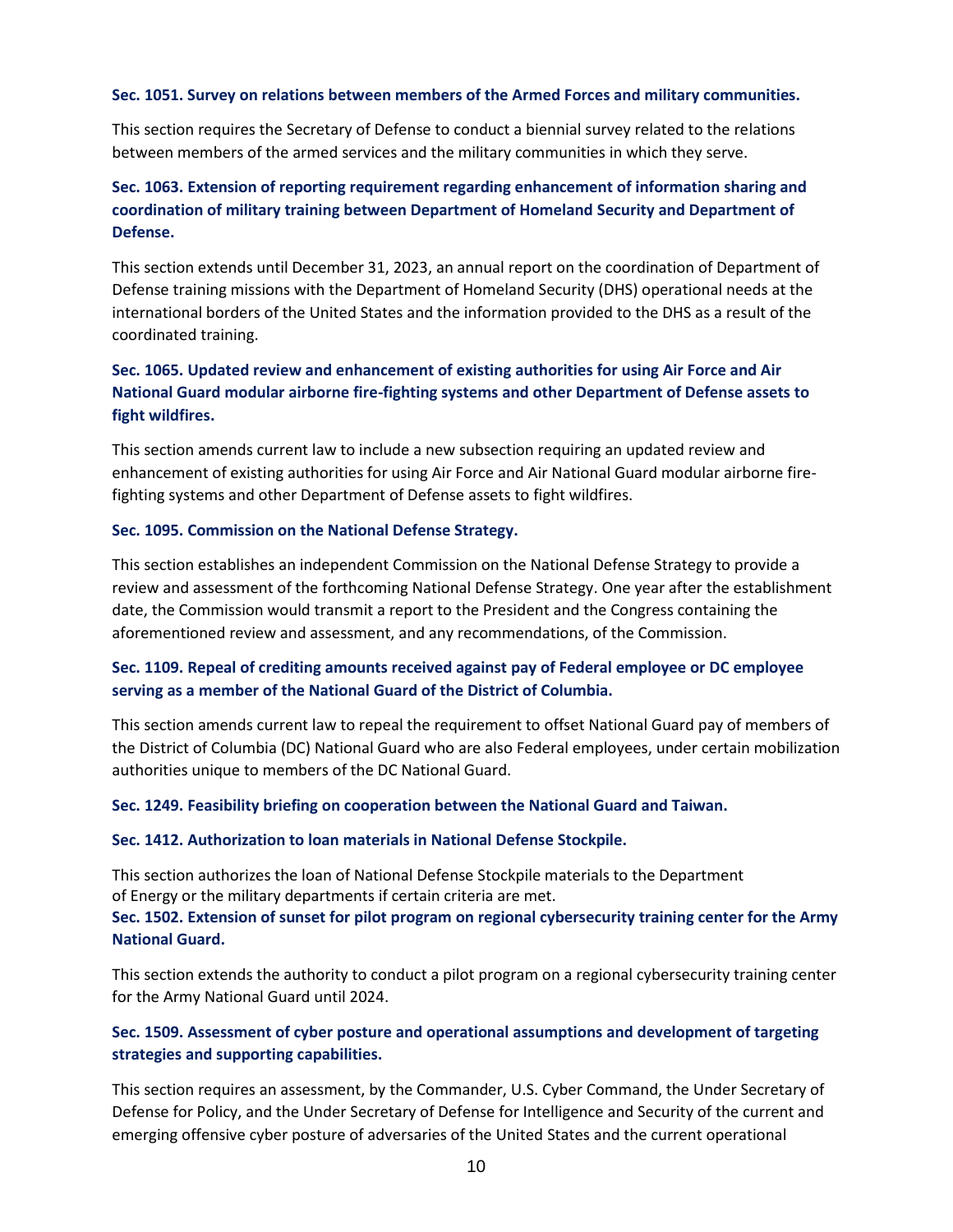assumptions and plans of the military services for offensive cyber operations during potential crises or conflict.

## **Sec. 1510. Assessing capabilities to counter adversary use of ransomware, capabilities, and infrastructure.**

This section requires the Secretary of Defense to conduct a comprehensive assessment of the policy, capacity, and capabilities of the Department of Defense to diminish and defend the United States from ransomware threats.

#### **Sec. 1511. Comparative analysis of cybersecurity capabilities.**

This section requires the Principal Cyber Advisor to the Secretary of Defense and the Director of Cost Assessment and Program Evaluation, in consultation with the Chief Information Officers and Principal Cyber Advisors of each of the military departments, to jointly sponsor a comparative analysis, conducted by the Director of the National Security Agency and the Director of the Defense Information Systems Agency, of various tools, applications, and capabilities offered as options on enterprise software agreements for cloud-based productivity and collaboration suites compared to similar tools, applications, and capabilities currently deployed in Department of Defense (DOD) Components or required under the DOD zero trust reference model.

## **Sec. 1512. Eligibility of owners and operators of critical infrastructure to receive certain Department of Defense support and services.**

This section requires the Secretary of Defense to submit a report on the feasibility and advisability of including training or other duty related to cybersecurity operations and missions to protect critical infrastructure in section 502(f)(l) of title 32, United States Code. This section also amends current law to add critical infrastructure as an eligible entity for assistance under such section. The committees specifically noted that the National Guard could play an important role in defending critical infrastructure against cyber-attacks.

**Sec.1513. Report on potential Department of Defense support and assistance for increasing the awareness of the Cybersecurity and Infrastructure Security Agency of cyber threats and vulnerabilities affecting critical infrastructure.**

**Sec. 1532. Study regarding establishment within the Department of Defense of a designated central program office to oversee academic engagement programs relating to establishing cyber talent across the Department.**

## **Sec. 1550. Pilot program on public-private partnerships with internet ecosystem companies to detect and disrupt adversary cyber operations.**

This section requires the Secretary of Defense to establish and commence a pilot program to assess the feasibility and advisability of entering into voluntary public-private partnerships with internet ecosystem companies to facilitate actions by such companies to discover and disrupt the use of the platforms, systems, services, and infrastructure of such companies by malicious cyber actors.

#### **Sec. 1668. Next generation interceptors for missile defense of the United States homeland.**

This section expresses a sense of Congress that it is in the national security interest of the United States to design, test, and begin deployment of the Next Generation Interceptor (NGI) not later than September 30, 2028.